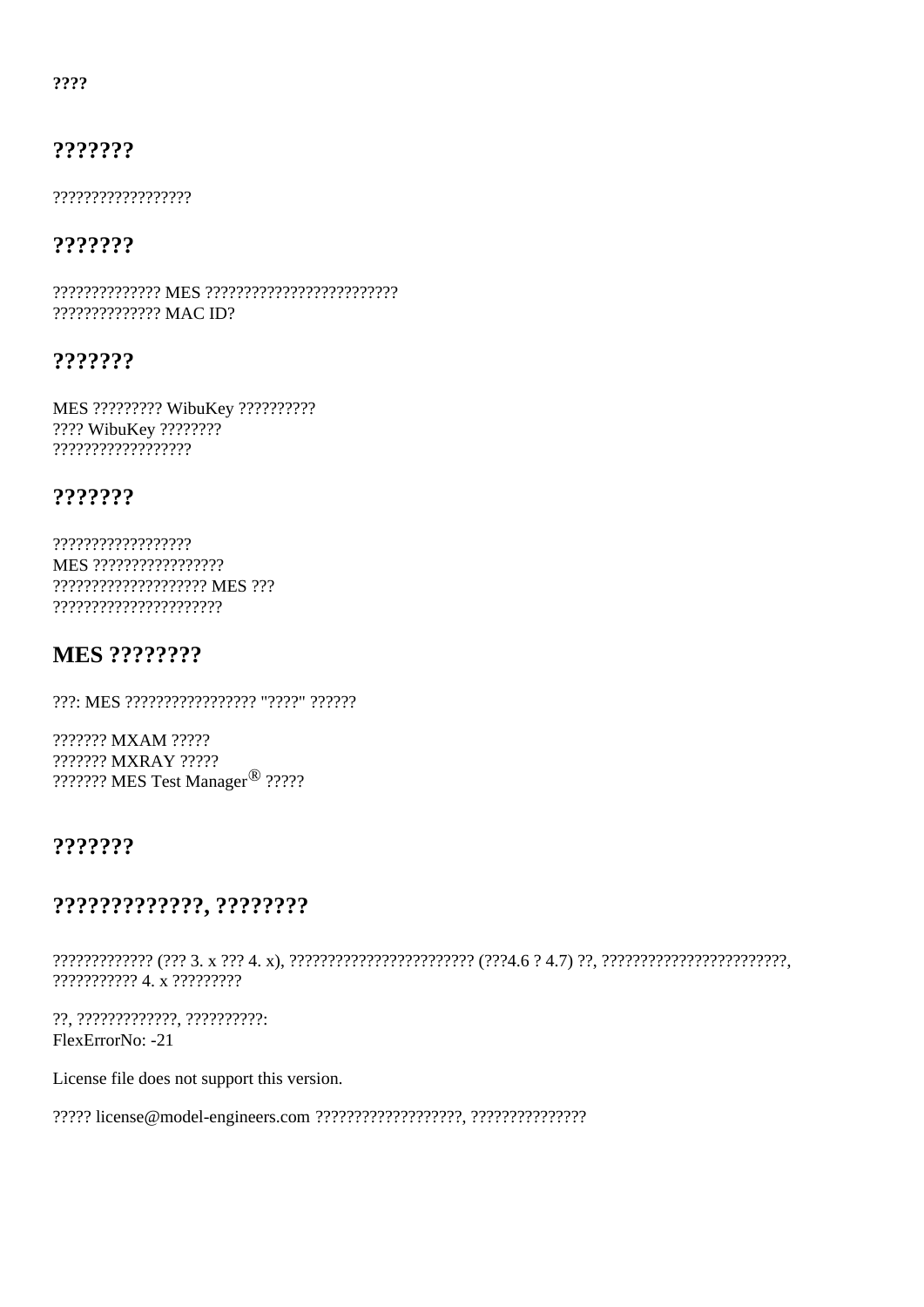## ???????

# ?????????????? MES ????????????????????????

???????????????????????????????????????????????????

?????????????? (??????) ?? MES ??, ??????????: FlexErrorNo: -103

Cannot checkout an uncounted license within a Windows Terminal Services guest session.

???????????????????? MES ??????, ??????????????????

# ?????????????? MAC ID?



# ???????

# MES????????? WibuKey ??????????

??????????????? WibuKey ??????MXAM 4.0 ??MES Test Manager 4.0 ??MXRAY 3.1 ??????? WibuKey ????????????????? WibuKey ????6.32 ??????

?????????, ??????????:

- MXAM: [mxam@model-engineers.co](mailto:mxam@model-engineers.com)m
- MXRAY: [mxray@model-engineers.co](mailto:mxray@model-engineers.com)m
- MES Test Managemestestmanager@model-engineers.com

WibuKey ????? MES ?????????????????

FlexErrorNo: -9 Invalid host. The hostid of this system does not match the hostid specified in the license file.

## ???? WibuKey ???????

### ? Windows ????????????? WibuKey ??????????? "??" ?????

### WibuKey???????????????

Image not found or type unknown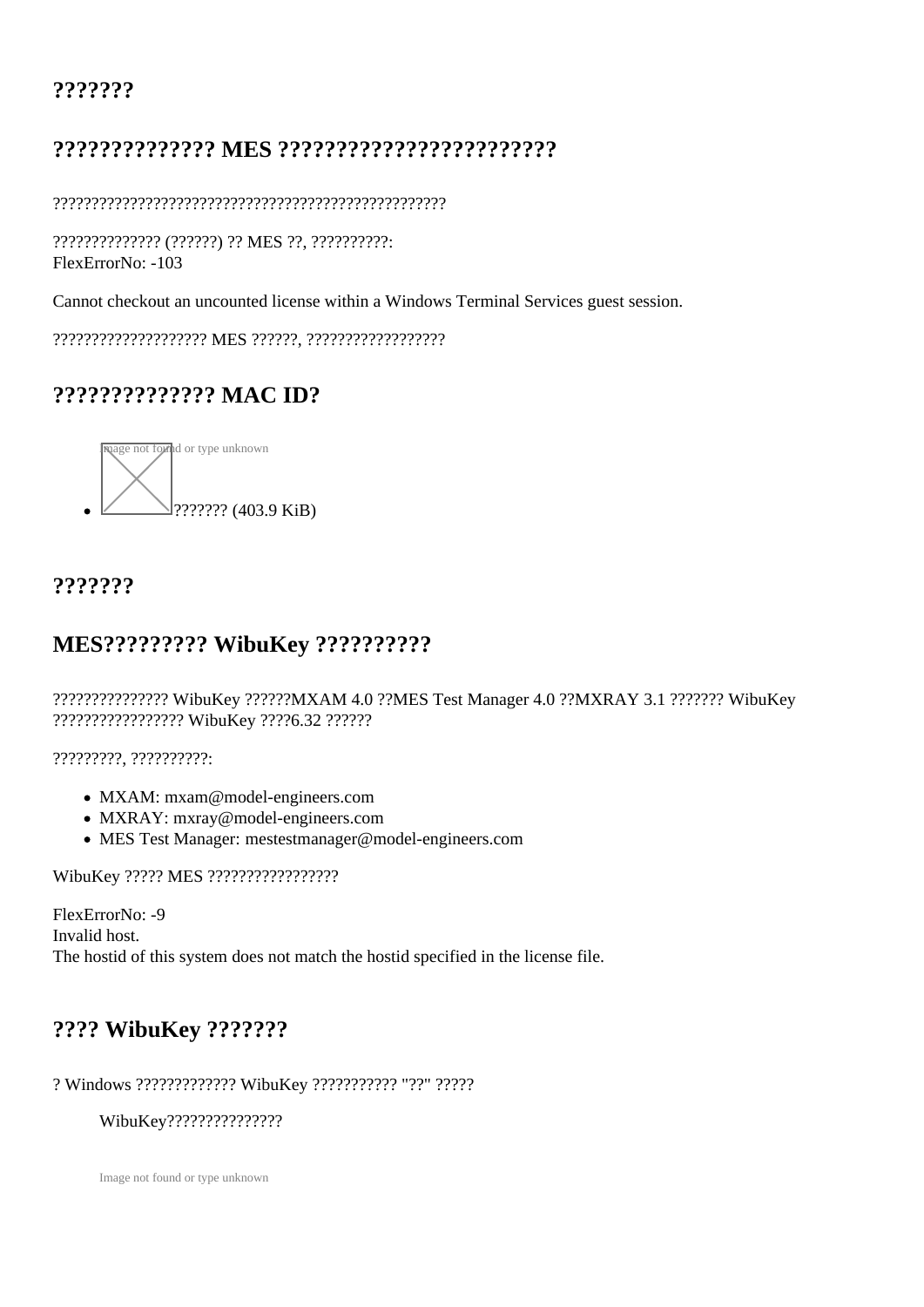## **???????????????????**

#### ?????????????????URL????? "lmhostid" ?????????????, ??????

?????????????????, ?????????? "lmhostid. exe", ???????: "lmhostid. exe flexid-long"?

???????????????, ???? ID ????????, ????????????? "ALADDIN DLL" ? WibuKey ?????????

#### ???? ALADDIN DLL???

Image not found or type unknown

#### **???????**

#### **??????????????????**

????? "lmstat. exe" ???????????????????????? MES ??????????, ??????????????????? URL ?????????????, ??????

?? "lmstat. exe", ??????????? **"lmstat.exe -c PORT@IP -a"**

?????????????????????

## **MES ?????????????????**

????? MES ?? (4.0 ????? MXAM?4.0 ????? MXRAY ? 3.1 ????? MES Test Manager)??????????????11.14????????????????????????????:

FlexErrorNo: -140 Bad message command.

????? MES vendor daemon ????11.14 ??????

??????? FlexNet ???, ????????????????????? URL ????????? MES vendor daemon ?????

?????? MES vendor daemon, ????????????? URL ???????????, ??????

### **???????????????????? MES ???**

???? MES ???????????????, ????????: ?????????????? MES vendor daemon ???(???? MES ????????????????????????????? MES vendor daemon ??)

#### **lmgrd (lmtools)**

??????? lmgrd (? lmtools), ????? lmgrd. exe ? mes. exe ????????lmgrd. exe ????????????????:

SERVER server\_name 0024d7a74470 28000

MES vendor daemon ????????????????, ??????????? VENDOR MES PORT=27001 ?????